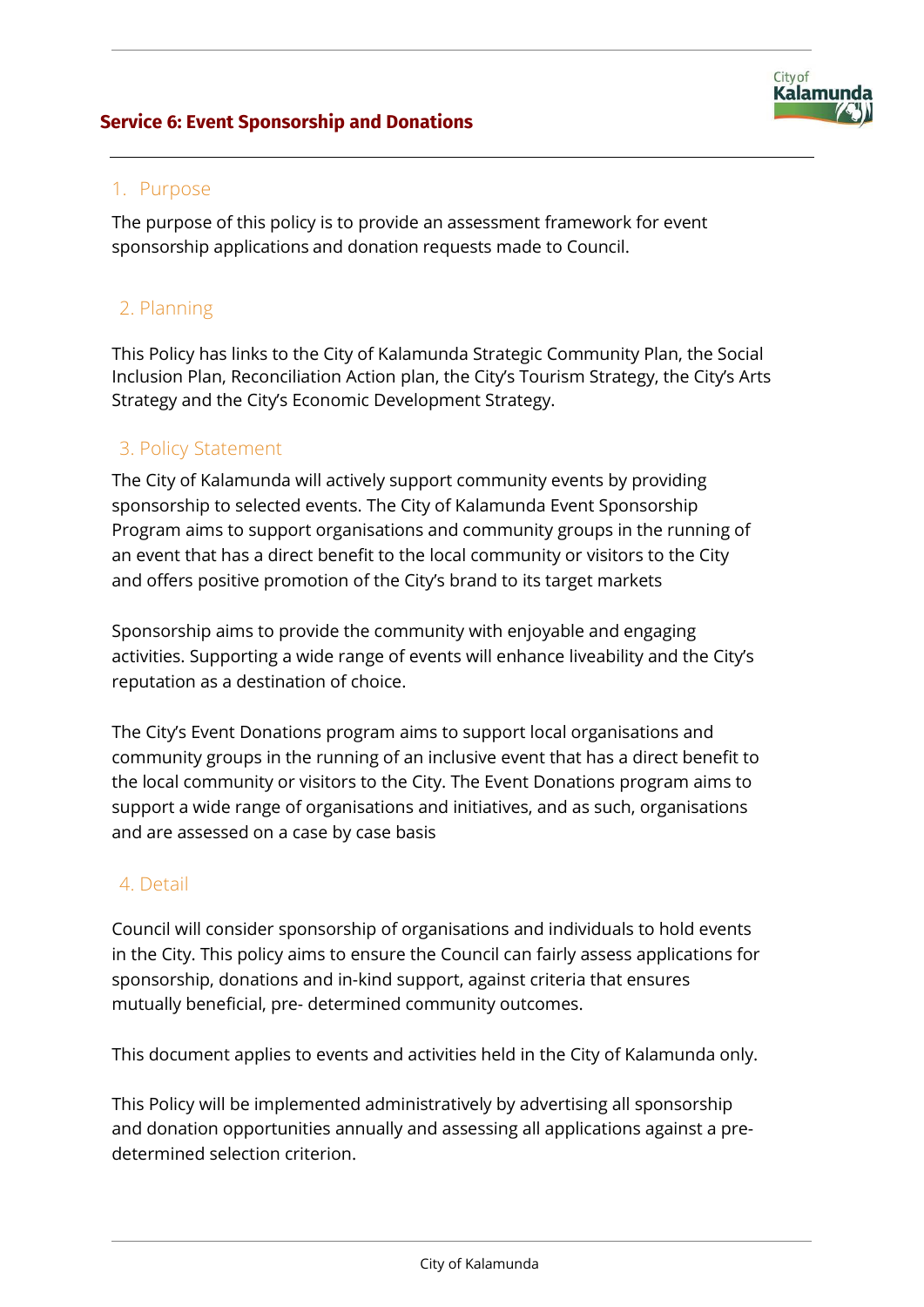

- Council will consider sponsorship of organisations and individuals to hold events in the City.
- Event sponsorships and donations requests should demonstrate how they contribute to building capacity for community groups to achieve a position of longer-term self- sufficiency.
- Support may range from in-kind, to seed funding, up to substantial support for event delivery. Applications for financial support can only be made once a year.
- Applications with requests for a donation or waiving of fees must be received at least two months prior to the event.
- $\sim$  Sponsorship requests can be made annually, funding decisions will only be considered in relation to the annual budget cycle.
- Applications for Sponsorship must be submitted each year by 30 April for the following financial year. Specific donation amounts and sponsorship packages available are predetermined. Sponsorship differs from a Partnership.

### 5. Partnerships

Partnerships are specific agreements made under a Memorandum of Understanding (MOU) with a longer-term commitment, and a broader range of significant outcomes to achieve, in collaboration with an external stakeholder. Partnerships are not governed by this policy.

# 6. Sponsorships

Sponsorships specifically relate to covering some of the costs associated with a program in exchange for a level of recognition.

### 6.1 All sponsorship activity should:

- (a) meet Kalamunda Advancing Strategic Community Plan objectives.
- (b) provide positive exposure for the City's brand image locally and regionally.
- (c) meet mutually beneficial, reciprocal business benefits outlined in the application criteria, to provide adequate return on investment for the City.
- (d) show potential toward sustainability with the development of viable longterm relationships and community outcomes; and
- (e) enhance a strong sense of community to benefit residents and attract visitors.

### 6.2 An event or activity must:

(a) be inclusive, accessible, free or low-cost;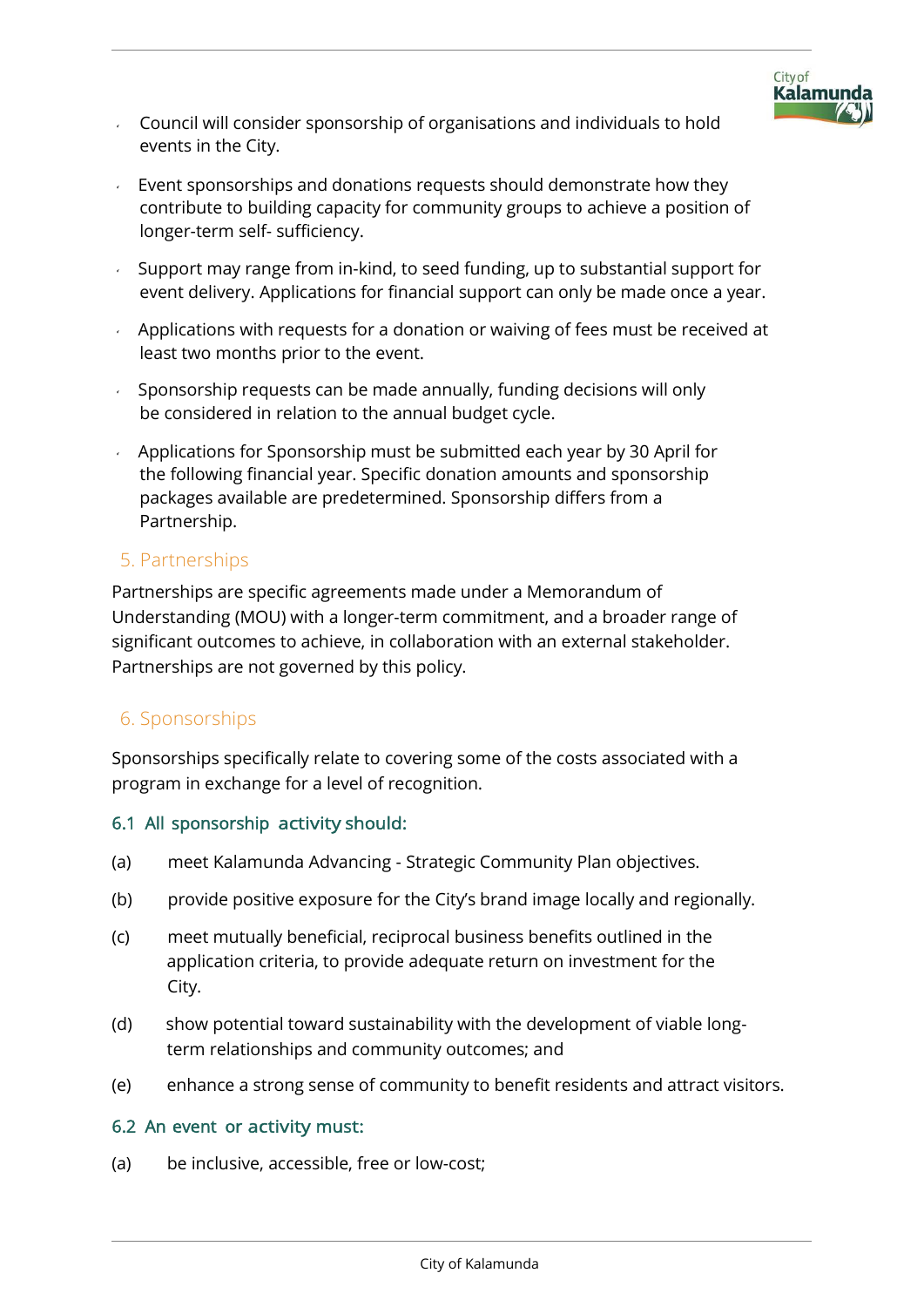

- (b) demonstrate benefit to the wider community or a specifically targeted community group;
- (c) align with the City's values and objectives as set out in Kalamunda Advancing Strategic Community Plan;
- (d) provide promotional opportunities for the City relative to the level of sponsorship package.

### 6.3 Examples of events that may be supported include, but are not limited to:

- (a) cultural or community events;
- (b) sporting or recreation events.
- (c) carnivals, festivals or fairs held within the City; and
- (d) community development and welfare events or programs for specific target groups, for example Seniors, Youth, Disability Groups.

### 6.5 Categories of Donation and Sponsorship

Applicants may apply for one category of monetary support each financial year at the following levels. The Event Sponsorship and Donations budget only allows for approval of applications to a maximum monetary value. Available allocation of funds in the annual budget cycle may limit the number of Gold, Silver, Gold or Platinum sponsorships available in any given year.

| <b>Donations/Waiving of Fees</b> | <b>Sponsorships</b>        |
|----------------------------------|----------------------------|
| Up to $$250$                     | Bronze – Up to $$5,000$    |
| Up to \$500                      | Silver – Up to $$10,000$   |
| Up to \$1000                     | Gold - Up to \$15,000      |
|                                  | Platinum – Up to $$20,000$ |

# 6.6 Eligibility

To be eligible to apply an organisation must be registered within the City of Kalamunda and provide a service/activity primarily for residents of Kalamunda.

### 6.7 Exclusions

Council will not provide sponsorship to any event, activity or organisation where, in the view of the Council, the proposal: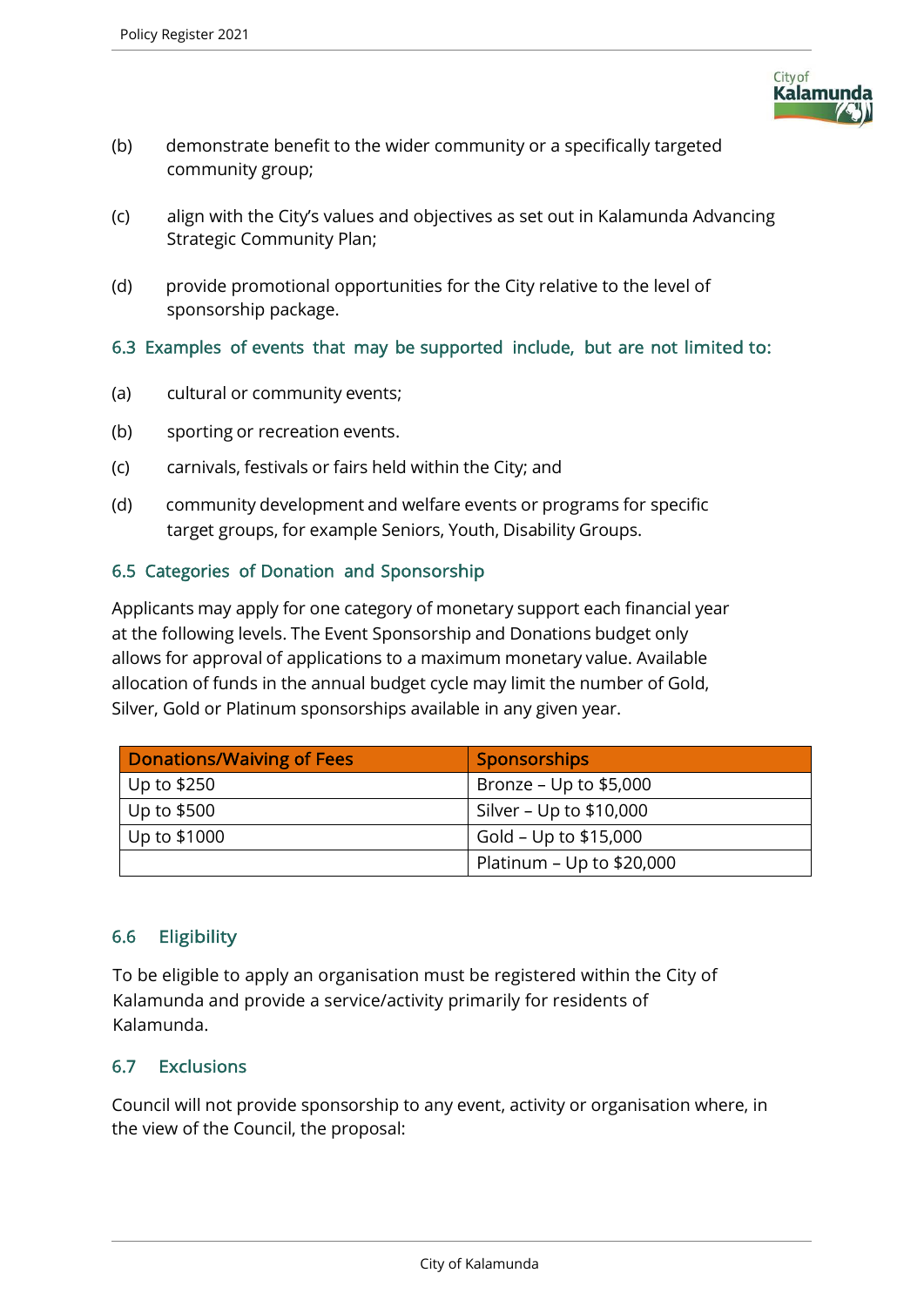

- (a) does not meet with the Council's expectations of contributing to a just, fair and equitable society.
- (b) does not align to the City's values.
- (c) relates to an event, activity or organisation that is engaged in the promotion of tobacco, alcohol, firearms, politics, specific religious doctrines, or for-profit activities.

Organisations which have previously received sponsorship but have either not completed their sponsorship reporting or have failed to provide an adequate outcomes report will not be eligible.

Events where alcohol is served responsibly as part of your event e.g. wine tasting, stakeholder cocktail party, are permitted and will be reviewed on a case-by-case basis:

- (a) Low strength alcohol and non-alcoholic choices must also be available where alcohol is available at the event.
- (b) Activities or promotions that encourage rapid consumption of alcohol (e.g. discounted drink prices, happy hours, drinking competitions) will not be supported.

Organisations are also ineligible for donations and event sponsorship if the application is for:

- (a) an organisation that has previously submitted, and been successful, with an application for sponsorship, contribution or donation within the same financial year.
- (b) an event that has already occurred or will occur during the application assessment timeframe.
- (c) the total cost of the event.
- (d) general business operating expenses.
- (e) costs already being covered by another sponsor or government body. Evidence of other sponsorships e.g. Healthway, Lotterywest or private companies, are to be stated within your application

The City will assess the risk of any co-sponsorship arrangement(s) which may conflict with City objectives. In addition, sponsorship will not be considered when the organization has outstanding debt (s) due an payable to the City

# 7. Community Consultation

This Policy was advertised when it was developed.